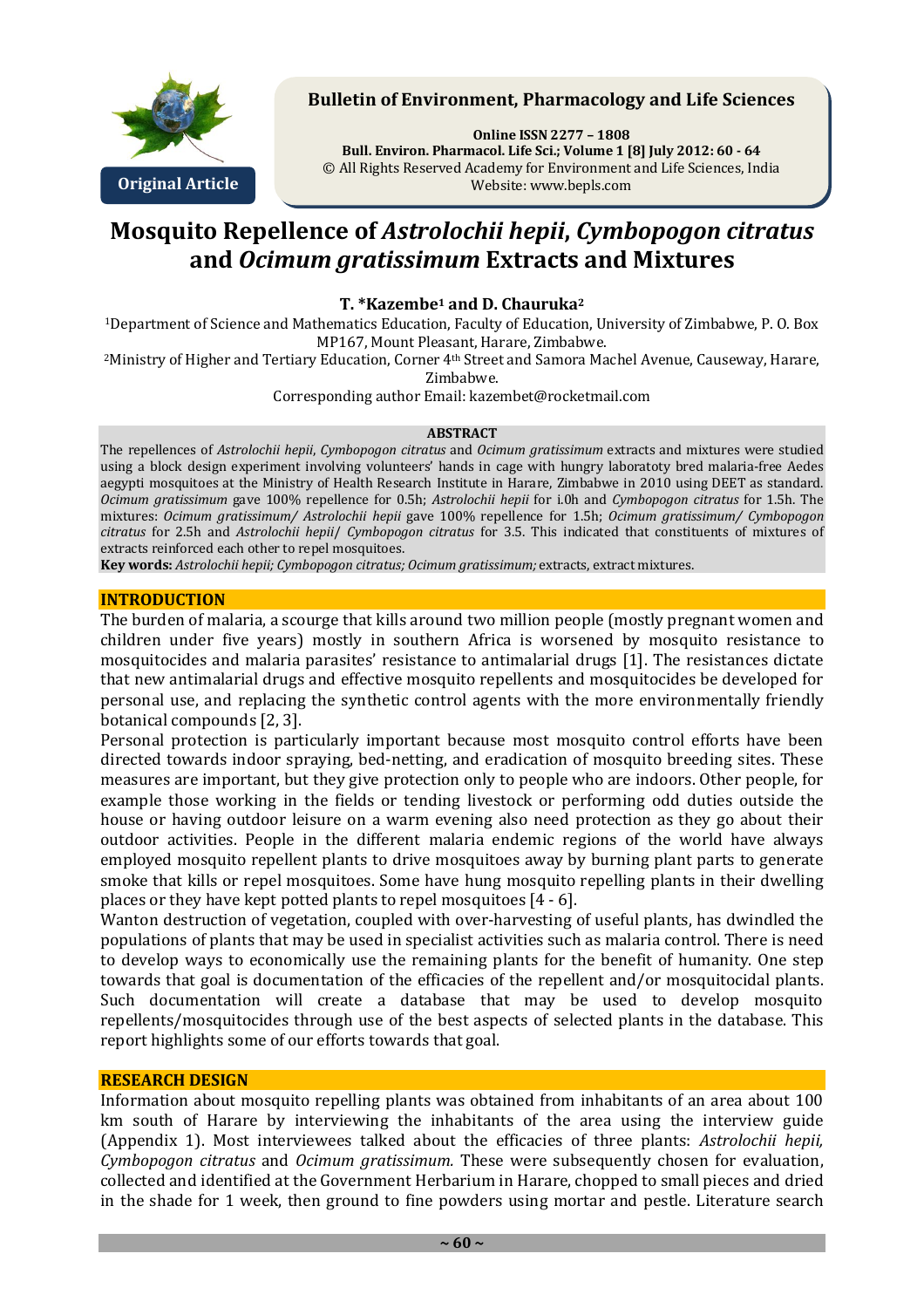### **Kazembe and Chauruka**

had revealed that in a similar study in Nigeria, *Ocimum gratismum* had exhibited some knock down effects [7]. In a similar study using *Ocimum americanum* in our laboratory no knock down effect was observed. It was, thus tempting to find out if Zimbabwean grown *Ocimum gratissimum* could exhibit some knock down effect. Hence, instead of carrying out the repellence experiments with solutions of the oils, the oils were applied neat. The oils from the three plants in this study were applied neat to facilitate comparison of results.

#### **INFORMATION ON THE THREE PLANTS USED IN THIS STUDY**

## *Astrolochii hepii*

Multiple fluffy flowers grow from the joints near the root and droop until they are nearly buried in the ground or in their dried leaves. Multiple much branched stems grow from the woody rootstock. The root is a horizontal rhizome with numerous long, slender roots below it. The plants taste and smell aromatic, resembling a mixture of valerian and camphor. The plants grow in warm regions of the world in rich soil in shady woods. Aristolochia species have been used as birthing herbs since the middle ages all over the world. They were also used in early America together with quinine against fevers and snakebites. The species has been used in medicine as emmenagogue, emetic, to aid parturition, against fever, malaria, and leaves have been used as mosquito repellents. Aristolochic acid has been implicated in kidney failure, nephlopathy and subsequent urinary cancer. Too large doses of aristolochia cause nausea, gripping pains in the bowels, vomiting, and dysenteric tenesmus, irritation of the gastrointestinal tract and of the kidneys. Coma and death may ensue from respiratory paralysis [8-10].

#### *Cymbopogon citrates*

*Cymbopogon citratus* is a toll perennial grass that grows in warm temperate and tropical regions of the world. Its common names include lemon grass, lemongrass, barbed wire grass, silky heads, citronella grass, fever grass, and many others. The plant is native to India and tropical Asia and widely used in Asian cusine as a powder or used as fresh in teas, soups and curries, or added to poultry, beef, fish, and seafood. It is often used as tea in African countries such as Togo and the Democratic Republic of Congo and Latin American countries such as Mexico. In India, it is used both as a medical herb and in perfumery. Brazilians consume it as a tea for anxiety but a study did not prove its efficacy against anxiety. Instead, the tea caused a recurrence of contact dermatitis in one case. In Zimbabwe and surrounding countries the plant is used to relieve coughs and colds and to repel mosquitoes. In Ayuverdic medicine, lemon grass is used as a traditional "soup" to relieve coughs and nasal congestion [11]. Lemon grass is used as a pesticide and preservative and has antifungal properties [12].

### *Ocimum gratismum*

Plants of the Lamiaceae have been used for centuries in folk medicine to treat different diseases such as upper respiratory tract infection, diarrhoea, headache, fever, ophthalmic, skin disease and pneumonia. The plants have been described as antibacterial and antifungal [13]. The plants belong to a group of plants known as spices, erect but usually not higher than 1 m tall and found throughout the tropics and warm temperate regions, mostly in Africa and India. The plants are used for a variety of purposes such as culinary in salads, soups, pastas, and jelly in many parts of the world.

The leaves are used as a general tonic and anti-diarrhoea agent, for treatment of conjunctivitis, applied as a lotion for skin infections and a decoction is drunk or gaggled for bronchitis. The dried leaves are snuffed to alleviate headaches and fevers.

Phytochemical studies and bioassays revealed that the antibiotic activity of the plant was due to the phytochemical constituents of the plant and bioassays revealed that the antibacterial activity corresponded with the traditional uses of the plant in different parts of the world [14].

## **EXTRACTION OF** *CYMBOPOGON CITRATUS* **ESSENTIAL OIL**

The essential oil was extracted by dry distillation of *Cymbopogon citrus* powder (50g)*.* The round bottomed flask containing the sample was heated by Bunsen burner, collecting the distillate and separating the oil and aqueous phases using a separating funnel, yielding 4.6g of the oil.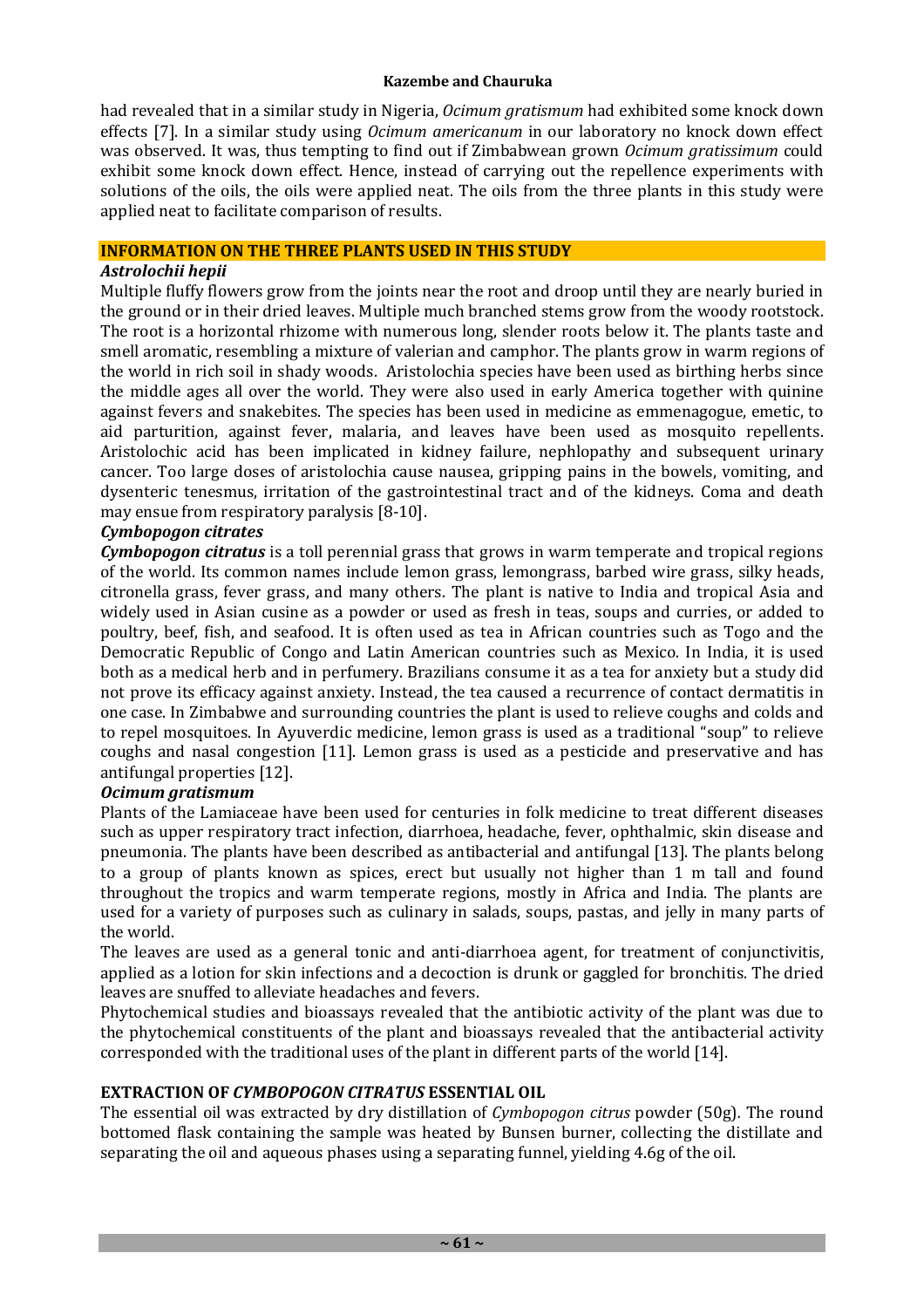## **Kazembe and Chauruka**

# **EXTRACTION OF** *ASTROLOCHII HEPII* **AND** *OCIMUM GRATISSIMUM*

Accurately weighed 50g samples of the powders of each of the two plants were extracted with EtOAc over 24 hours with agitation, decanted, filtered and the EtOAc removed at the rotavap at 40oC. The recovered EtOAc was poured back into the extraction flask and the plant residues were extracted for a further 24 hours with agitation, decanted, filtered and the solvent recovered at the rotavap. A third extraction with EtOAc revealed that extraction had exhausted. The extracts were combined, re-dissolved in MeOH to homogenize, and the MeOH removed at the rotavap, yielding 3.1g of an off brown gum from *Astrolochii heppii*, and 3.3g from *Ocimum gratissmum*. The gum was kept in the fridge until they were used to prepare test solutions for the experiments.

The plant residues were similarly exhaustively extracted with MeOH over 24 hours (x 3) recovering the solvent using the rotavap at 50oC. The MeOH extracts were combined, re-dissolved in MeOH to homogenize, and the MeOH removed at the rotavap, yielding 6.7g from *Astrolochii hepii* and 6.15g from *Ocimum gratissmum*, as oils. The recovered oils were kept in the fridge until they were used to prepare the test solutions.

## **DOSE FINDING EXPERIMENTS**

## *O. gratissimum*

The dose finding experiment gave 2.5mg as the minimum dose for *O. gratissimum.* Borne [15] reported knockdown and paralyzing effect of *O. gratissimum* in Nigeria. There was no indication of the knockdown or paralyzing effect of the extract in the present study.

## *Astrolochii hepii*

The dose finding experiment indicated that the minimum required dose for *A. hepii* was 4.5 mg, i. e. almost twice as much of *A. hepii* is required to repel mosquitoes as *O. gratissimum* or more than 4 times that of Peaceful Sleep. Peaceful sleep is a commercial repellent conaining 11.9 g of DEET in 34 g of formulation. The minimum dose for Peaceful Sleep was 1.0 mg.

#### *Cymbopogon citratus*

The minimum dose for *Cymbopogon citratus* was 5.0 mg

## **Repellence of the extracts**

Mosquito repellence tests were carried out in a Hand in Cage Experiment as described by Lukwa et al [16], using the methanol extracts of the three plants.

| Time/hours  | $\bf{0}$ | 0.5      |     | 1.5      | $\overline{2}$ | 2.5      | 3   | 3.5      | $\boldsymbol{4}$         | 4.5 | 5                        | 5.5                      | 6   |
|-------------|----------|----------|-----|----------|----------------|----------|-----|----------|--------------------------|-----|--------------------------|--------------------------|-----|
| 0.          | 100      | 100      | 90  | 84       | 38             | 10       | 8   |          |                          |     |                          |                          |     |
| gratissimum |          |          |     |          |                |          |     |          |                          |     |                          |                          |     |
| A.hepii     | 100      | 100      | 100 | 96       | 84             | 46       | 32  | 2        |                          |     | $\overline{\phantom{0}}$ |                          |     |
| C. citratus | 100      | 100      | 100 | 100      | 86             | 58       | 52  | 4        |                          |     | $\overline{\phantom{0}}$ |                          |     |
| 0.g/A.h     | 100      | 100      | 100 | 100      | 92             | 91       | 64  | 57       | $\overline{\phantom{0}}$ | -   | $\overline{\phantom{0}}$ | $\overline{\phantom{0}}$ |     |
| 0.g/C.c     | 100      | 100      | 100 | 100      | 100            | 100      | 97  | 73       | 35                       |     | $\overline{\phantom{0}}$ |                          |     |
| A.h/C.c     | 100      | 100      | 100 | 100      | 100            | 100      | 100 | 98       | 87                       | 80  | 74                       | 70                       | 64  |
| <b>DEET</b> | 100      | 100      | 100 | 100      | 100            | 100      | 100 | 100      | 100                      | 100 | 100                      | 100                      | 100 |
| Control     | $\theta$ | $\theta$ | 0   | $\theta$ |                | $\theta$ | 0   | $\theta$ | $\Omega$                 |     | $\theta$                 | $\Omega$                 | 0   |

## **Table 1.** Repellences of extracts and extract mixtures

Key

O.g/A.h = *Ocimum gratissimum/ Astrolochii hepii*

O.g/C.c *= Ocimum gratissimum/Cymbopogon citratus*

A.h/C.c = *Astrolochii hepii/Cymbopogon citratus*

A desirable repellent is one that gives 100% protection all the time. However, the repellences of plant-derived repellents rarely exceed 2 hours. Oshaghi [17] argued that plant repellence above 60% would be considered good and that below 60% would be considered poor. We have chosen a repellence of 70% as effective and that below 70% as ineffective in discussions in this report.

*O. gratissimum* extract was 100% effective for at least 0.5 hour and is at least 84% effective up to 1.5 hours post application. There after its repellence fell rapidly to reach 38% within 2.0 hours post application and to 8% by 3.0 hours post application.

# *Cymbopogon citratus*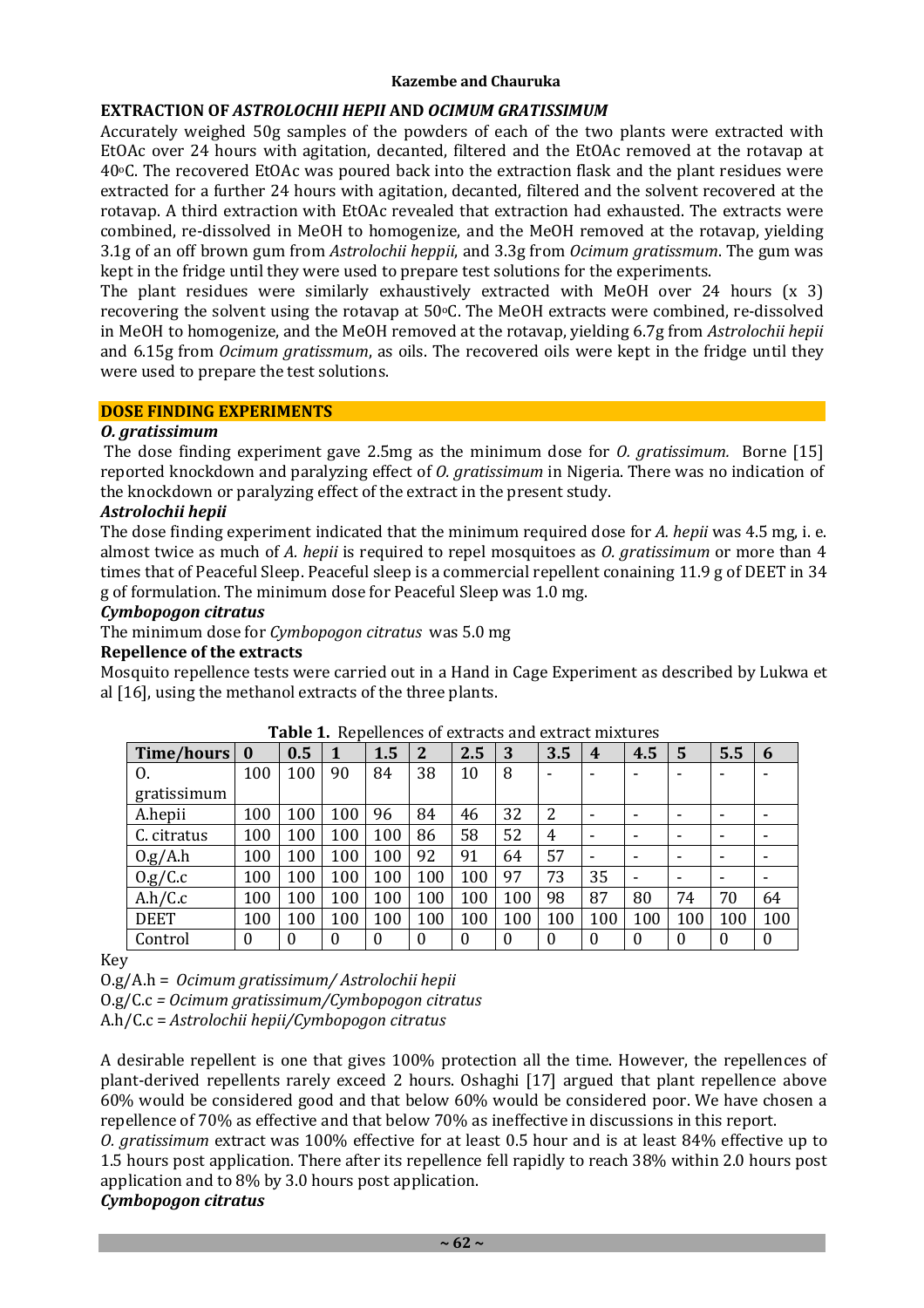*Cymbopogon citratus* was 100% effective up to 1.5 hours post application, was still 86% 2hours post application, falling to bellow 70% after 2.0 hours post application, and rapidly to 52% by 3.0 post application.

## *Astrolochii hepii*

*Astrolochii hepii* was 100% effective up to 1.0 hour, was still 96% effective after 1.5hours and 84% after 2.0 hours, but fell rapidly to 46% by 2.5 h post application.

DEET is 100% efficient over the whole test period of 6.0 hours and MeOH is 0.0% all the way.

*Ocimum gratissimum/ Astrolochii hepii* mixture is 100% effective for 1.5 hours. It was still 91% 2.5h post application, but fell to 64% by 3.0 hours post application.

*Ocimum gratissimum/Cymbopogon* citratus mixture was 100% effective 2.5 hours post application, was still 97% effective 3.0 hours post application, but fell to 73% effective 3.5 hours post application and then rapidly fell to 35% by 4.0 hours post application.

*Astrolochii hepii/Cymbopogon citratus* is 100% effective for 3.0 hours post application and fell slowly to 70% effective 5.5 hours post application.

On the basis of the 70% cut-off, *Ocimum gratissimum* was effective for 1.5hours; *Astrolochii hepii*  and *Cymbopogon citratus* were each effective for 2.0 hours. *Ocimum gratissimum/ Astrolochii hepii*  was effective for 2.5 hours; *Ocimum gratissimum/Cymbopogon* citratus was effective for 3.5 hours and *Astrolochii hepii/Cymbopogon citratus* was effective for 5.5 hours. Thus, all mixtures were more effective that their component extracts. The effectiveness does not appear to have been simply additive. Considering synergistic effects would appear appropriate, but this conclusion must be reached through further experimentation.

The important thing is that a case appears to have been made for the creation of a database for repellence of plants, documenting information that may be useful for development of insect repellents. The realization that mixtures of high repellent plants appear to give mixtures with high repellence is a welcome observation, for a choice of high repelling plants will likely give high repelling mixtures, as long as the constituents do not antagonize each other. Situations have been met where constituents of different plants are antagonistic, giving rise to lower repellences/or lower efficacies in the case of drug interactions [9, 18].

#### **ACKNOWLEDGEMENTS**

The authors wish to express their sincere gratitude to: Dr Mutambu and Mr Lukwa of the Ministry of Health Research Institute for valuable advice and to all employees of the Institute who participated in the study.

#### **REFERENCES**

- 1. Rivero, A., Vezilier, J., Weill, M., Read, A.F., Gandon, S. (2010). Insectcide control of vector-borne diseases: when is insecticide restance a problem? PLOS Pathog. O. Pii. E1001000.
- 2. Isman, M. B. (2006). Botanical insecticides, deterrents, and repellents in modern agriculture and an increasingly regulated world. Annu. Rev. Entomol. 51: 45-66.
- 3. Mullal, K., Jebanenesan, A. And Pushpanathan, T. (2008). Mosquitocidal and repellent activity of the leaf extract of Citrullus vulgaris (Cucurbitaceae) against the malarial vector, Anopheles stephensi. European Review for Medical and Pharmacological Science 12:1-7.
- 4. Seyoum, A., Palsson, K., Kung'a, S., Kabiru, E. W., Lwande, W., Killeen, G. F.,Hassanali, A. and Knols, B. G. (2002). Traditional use of mosquito-repellent plants in western Kenya and their evaluation in semi-field experimental huts against Anopheles gambiae: ethnobotanical studies and application by thermal expulsion and direct burning. *Trans R Soc Trop Med Hyg*. 96(3): 225-31.
- 5. Painter, T. (2010). Fresh Clips: Plants that Repel Mosquitoes. http://www. Herb companion.com/ gardening/freshclips-herbs-to-repel-insects.aspx# ixzz1x1 wb2csH
- 6. Maia, M; Moore,S. J. (2011). Plant-based insect repellents: a review of their efficacy, development and testing. Malaria Journal 10 (suppl 1): S11 doi:10.1186/1475-2875-10-S1-S11
- 7. Oparaocha, E. J., Iwu, I. and Ahanaku, J. E. (2010). Preliminary study on mosquito repellent and mosquitocidal activities of Ocimum gratissimum (L) grown in eastern Nigeria. J. Vector Borne Dis. 47: 45-50.
- 8. Kazembe, T. & Munyarari, E. (2006) Effect of Aristolochia petersiana on the efficacy of fansidar, The Central African Journal of Medicine, Vol.52, Nos ½, pp 11-16.
- 9. Kazembe T, (2011). Mosquito Repellents, Mosquitocides and Malaria Cure Agents of Plant Origin. Lap- Lambert Academic Publishers.
- 10. Annie's Remedy. (2012). Aristolochia spp. Copyright 2005-2013. Retrieved 11 June 2012.
- 11. Wikipedia (2012). Cymbopogon. Wikipedia, the free encyclopedia. Wikipedia Foundation, Inc. Retrieved http://en.wikipedia.org/w/index.php?title=Cymbopogon&oldid=496247084